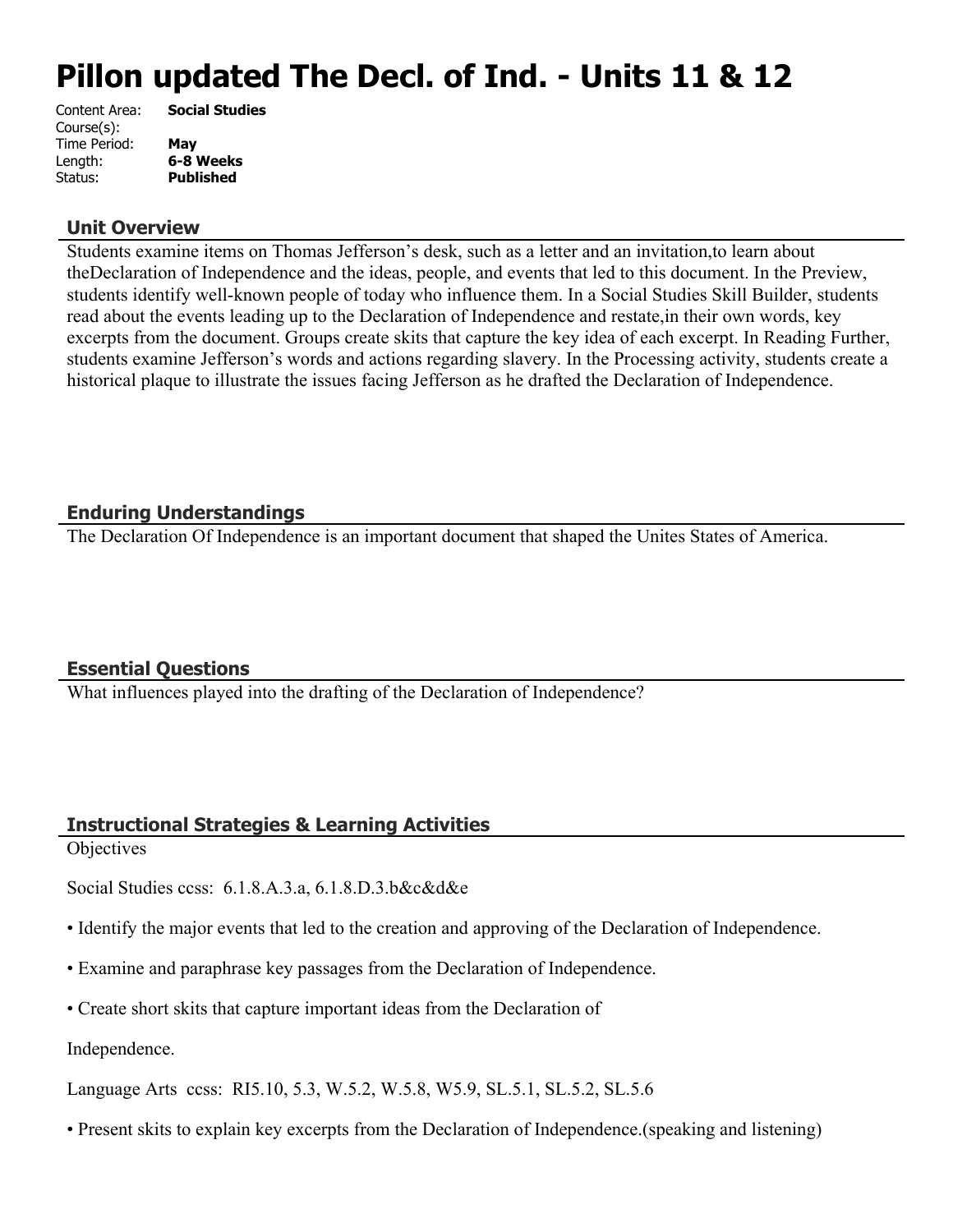Social Studies Vocabulary

Declaration of Independence, Second Continental Congress, Minuteman, militia, and equality

Day 1 coverview of chapter 11

Obj.: analyze the difference between patriots and loyalists

Mat ·

Proc.:

1. skim through and discuss pgs. 147 – 159 and discuss the different view points of the leaders – this will lead you into chapter 12

Assess: discussion

Day 2 **Preview of chapter 12** 

Mat.: interactive packet

Proc.:

1. Connecting to Prior Knowledge: Help students consider the people who influence the thoughts of Americans today.

• Have students brainstorm the names of political leaders, actors, musicians, writers, and other well-known people who affect how they and their friends and family members think and act. Discuss the ways in which the people they know more personally can also influence them.

• Have students complete the Preview in their Interactive Student Notebooks to identify two people who have influenced them. If time permits, invite volunteers to share their work.

2. Building Background Knowledge: Tell students that in this lesson, they will learn about the actions delegates at the Second Continental Congress took to move the colonies toward forming a new nation that would be independent of Great Britain. Students will also read about the key role Thomas Jefferson played at the Congress.

• Have students read Section 1 in the Student Text (pg. 161). Tell students they will learn about events that led to the approving of the Declaration of Independence.

\*\*Before you move on to Jefferson's desk, read pg. 162 about the second continental congress. Have the students decide if they want to declare freedom or not; read from the cards and the students choose a side.

Then read 12.3 pg. 163 and go over the impact that Thomas Paine had on the colonist's decisions. Using google draw, have the students create their own Common Sense – decide if colonists should declare freedom and give support evidence. Use pictures in addition to the text evidence.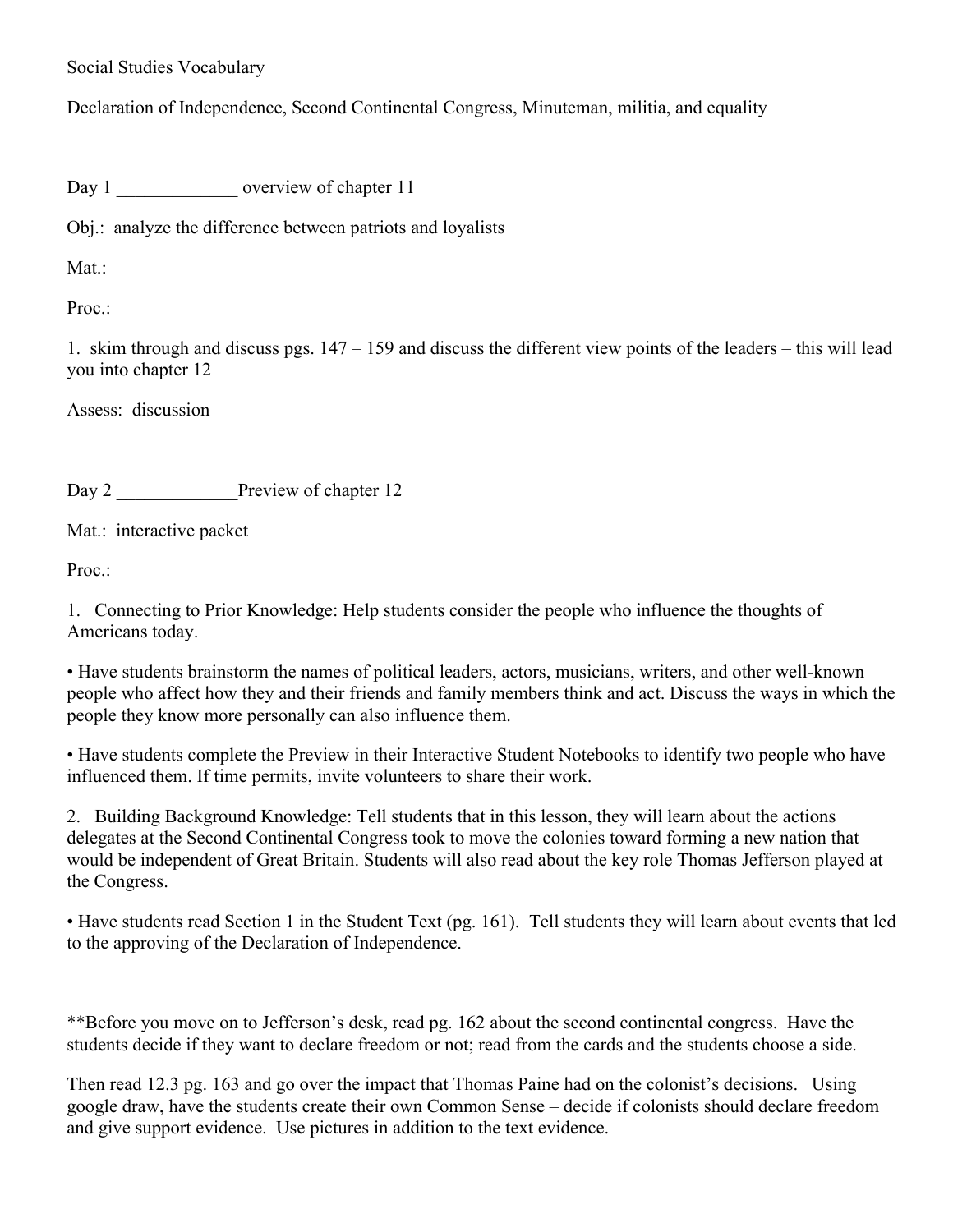• In the presentation project: Thomas Jefferson's Desk. Ask these questions: What do you see? What do people use a desk for? What objects do you see on the desk? What might be the purpose of these objects? Which items are the tools Jefferson wrote with? What does the seal on the envelope look like? What do you think the invitation might be for? Why might Jefferson have the booklet Common Sense on his desk? Tell students that the drawing represents the desk of Thomas Jefferson, the author of the Declaration of Independence, and that there are clues in the drawing that indicate some factors that influenced Jefferson's writing of this famous document.

Assess: discussion

Day 3 \_\_\_\_\_\_\_\_\_\_\_\_\_\_\_\_\_\_

Proc.:

1. In the presentation project: Writing the Declaration of Independence. Ask: What interesting details do you see in this painting? Who do you think these men might be? What do you think they are doing?

2. Explain that this scene shows delegates of the Second Continental Congress who were appointed to a

special committee to draft a declaration of independence. Tell students that in this lesson, they will learn about the Declaration of Independence and the events that led to its writing and approval.

3. Have students turn to the Reading Notes in their Interactive Student Notebooks. Ask them to identify each item in the illustration of Jefferson's desk. Explain that they will complete missing parts of the items—such as part of the letter and part of the invitation—as they read about events that led to the Declaration of Independence.

4 Have students read and take notes to identify the major events that led to the creation and approval of the Declaration of Independence. Have students read Section 2 ( pg. 162) in their Student Text and record notes. Arrange students in mixed-ability groups of three. Ask students to find the item on their Reading Notes that matches the topic in Section 2, and discuss the item's connection to the section. Then have groups record notes by completing the "Invitation to the Second Continental Congress." Invite volunteers to share their completed invitations with the class. Use Guide to Reading Notes to evaluate their responses. Repeat this process for Sections 3 through 5.

Day  $5$ 

6 Have groups read the first excerpt in Section 6 and identify difficult words. Ask them to discuss the difficult words in their groups and to use context clues to try to determine each word's meaning.

7 Have students review the words on Student Handout A: Glossary for the Declaration of Independence.Pass out one copy of Student Handout A to each group. Explain that many of the difficult words in the excerpt are on this list. Help students review the terms for the first excerpt to make sure they understand them.

8 Have students paraphrase the first excerpt. Ask students to carefully read the first excerpt again. Next, have them use the second page of the Reading Notes in their Interactive Student Notebooks to paraphrase the excerpt in simple words. Then have students close their books, and ask volunteers from several groups to share

<sup>5</sup> Have students examine excerpts from the Declaration of Independence. Explain that the Declaration of Independence was written in the formal language of the late 1700s and is, therefore, difficult for speakers of modern English to understand. Tell students their task will be to translate the document into language that a fifth grader can easily understand.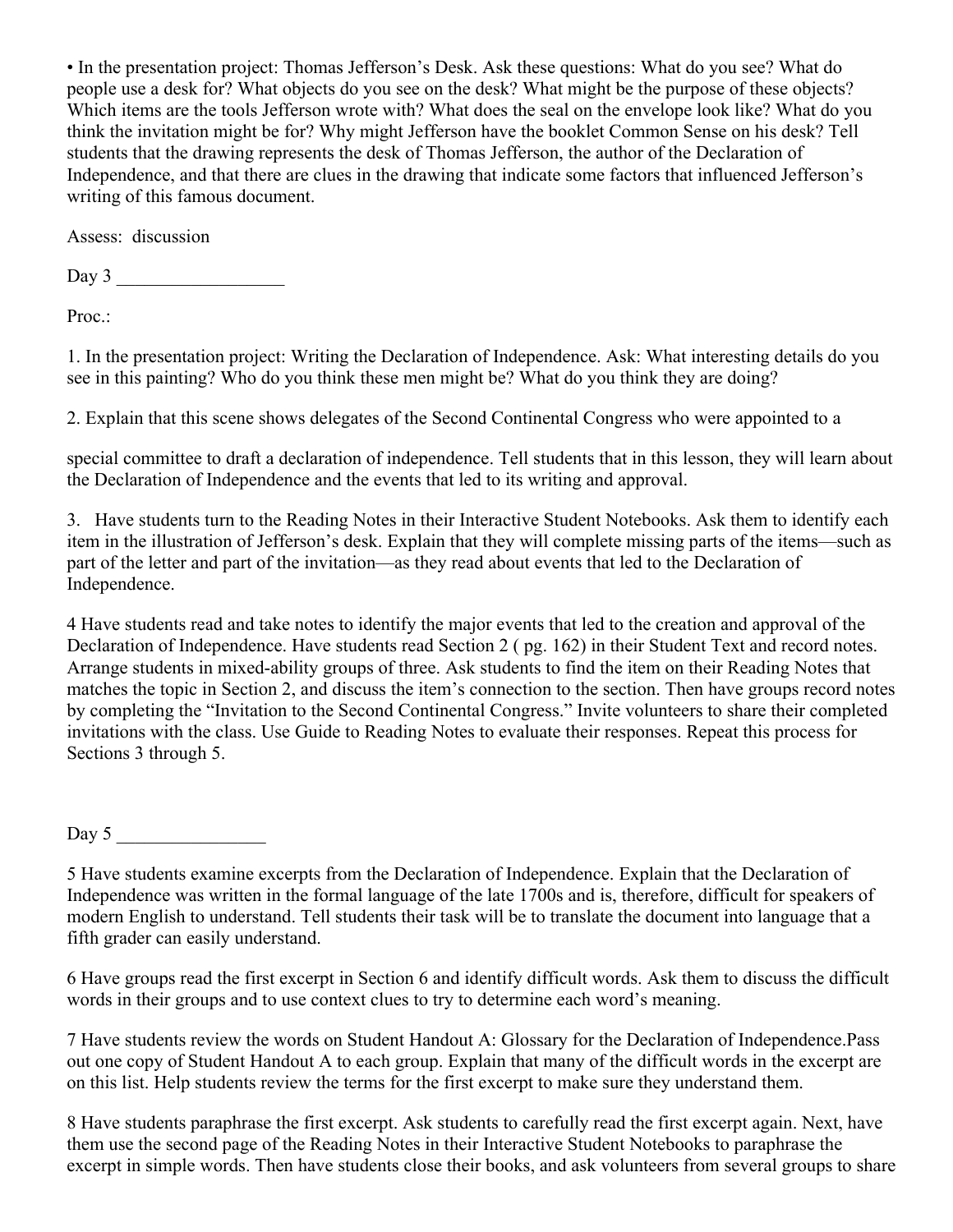their answers with the rest of the class. Have students make any necessary changes to accurately record the paraphrased excerpt in the appropriate space on their Reading Notes. Refer to the Guide to Reading Notes for suggested responses.

Day 6  $\&$  7  $\qquad \qquad$  skits and summary

9 Have students create and present skits to explain key excerpts from the Declaration of Independence.

Tell students they will create a skit to present the meaning of the excerpt they choose to the rest of the class. The skitswill help students process the difficult information. Pass out Student Handout B: Preparing Skits for the Declaration of Independence and review the directions. Encourage them to be creative in acting out their excerpts.

Present to class

11 Have students read the Summary (pg. 167) in the Student Text to review what they have learned.

Day 8 \_\_\_\_\_\_\_\_\_\_\_\_\_\_\_\_\_ Reading Further

1 In the presentation project: Presenting the Declaration of Independence.

Ask the following visual discovery questions to help students analyze this scene:

- What do you see?
- Who do you think these men are?
- Why do you think some of the men are standing in the center of the scene?
- What do you think they are doing?

2 Explain that the men in the center of the painting are presenting the draft of the Declaration of Independence to the leaders of the Second Continental Congress. The delegates in the committee that wrote the draft are standing in front of the desk. From left to right they are: John Adams, Roger Sherman, Robert Livingston, Thomas Jefferson (holding the draft), and Benjamin Franklin. The man seated behind the desk is John Hancock, the president of the Congress. Artist John Trumbull sketched the men and the room from life.

There are portraits of 42 of the 56 signers and 5 other Patriots in the painting. Ask: What emotions do you think the men are feeling? Why?

3 Have students read Reading the Further in their Student Text. Ask: Was Thomas Jefferson in favor of oropposed to slavery? Have students give examples of Jefferson's words and actions to support their opinions.

Point out Jefferson's use of metaphor in his words on the third page of the Reading Further feature: "As it is, we have the wolf by the ears. We can neither hold him nor safely let him go." Remind students that the dispute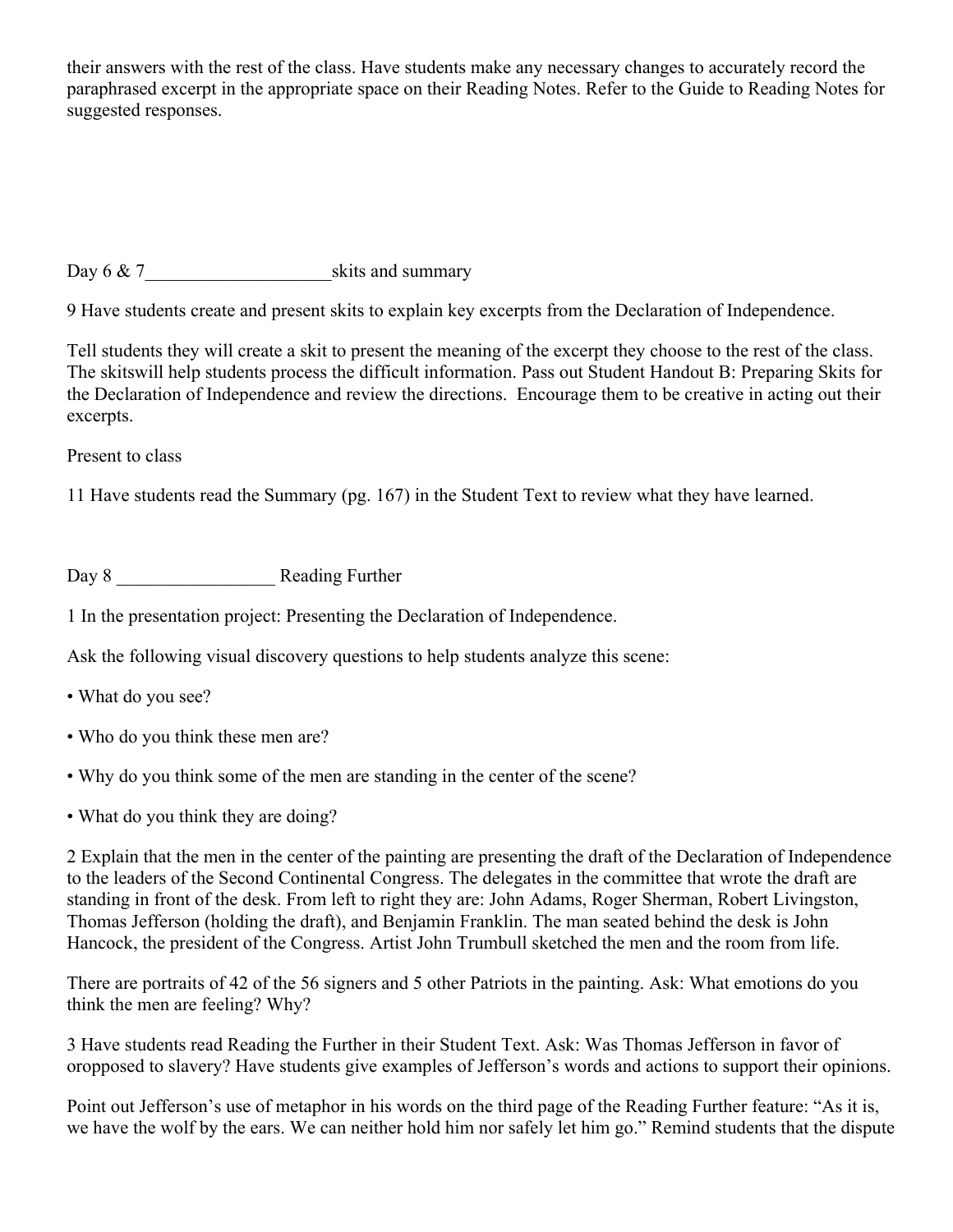about slavery was widespread among the colonists at this time.

4 Have students complete the Reading Further in their Interactive Student Notebooks. Refer to the Guide to Reading Further for suggested responses. If time permits, have students share their examples of Jefferson's words and actions for and against slavery.

No test

# **Integration of Career Readiness, Life Literacies and Key Skills**

Students meet these standards by working cooperatively and presenting.

| TECH.9.4.5.DC.4      | Model safe, legal, and ethical behavior when using online or offline technology (e.g.,<br>$8.1.5.NI.2$ ).                                                                |
|----------------------|--------------------------------------------------------------------------------------------------------------------------------------------------------------------------|
| TECH.9.4.5.CT.4      | Apply critical thinking and problem-solving strategies to different types of problems such<br>as personal, academic, community and global (e.g., 6.1.5. Civics CM.3).    |
| TECH.9.4.5.DC.1      | Explain the need for and use of copyrights.                                                                                                                              |
|                      | Curiosity and a willingness to try new ideas (intellectual risk-taking) contributes to the<br>development of creativity and innovation skills.                           |
| <b>TECH.9.4.5.CT</b> | Critical Thinking and Problem-solving                                                                                                                                    |
| WRK.9.2.5.CAP.1      | Evaluate personal likes and dislikes and identify careers that might be suited to personal<br>likes.                                                                     |
| TECH.9.4.5.Cl.3      | Participate in a brainstorming session with individuals with diverse perspectives to expand<br>one's thinking about a topic of curiosity (e.g., 8.2.5.ED.2, 1.5.5.CR1a). |
| WRK.9.2.5.CAP.2      | Identify how you might like to earn an income.                                                                                                                           |
| TECH.9.4.5.DC.2      | Provide attribution according to intellectual property rights guidelines using public domain<br>or creative commons media.                                               |
| WRK.9.2.5.CAP.3      | Identify qualifications needed to pursue traditional and non-traditional careers and<br>occupations.                                                                     |
| TECH.9.4.5.DC.3      | Distinguish between digital images that can be reused freely and those that have copyright<br>restrictions.                                                              |

# **Technology and Design Integration**

Students will use Google draw to create pamphlets.

CS.3-5.8.1.5.CS.3 Identify potential solutions for simple hardware and software problems using common troubleshooting strategies.

# **Interdisciplinary Connections**

Students will write and perform plays based on their research on the Declaration of Independence.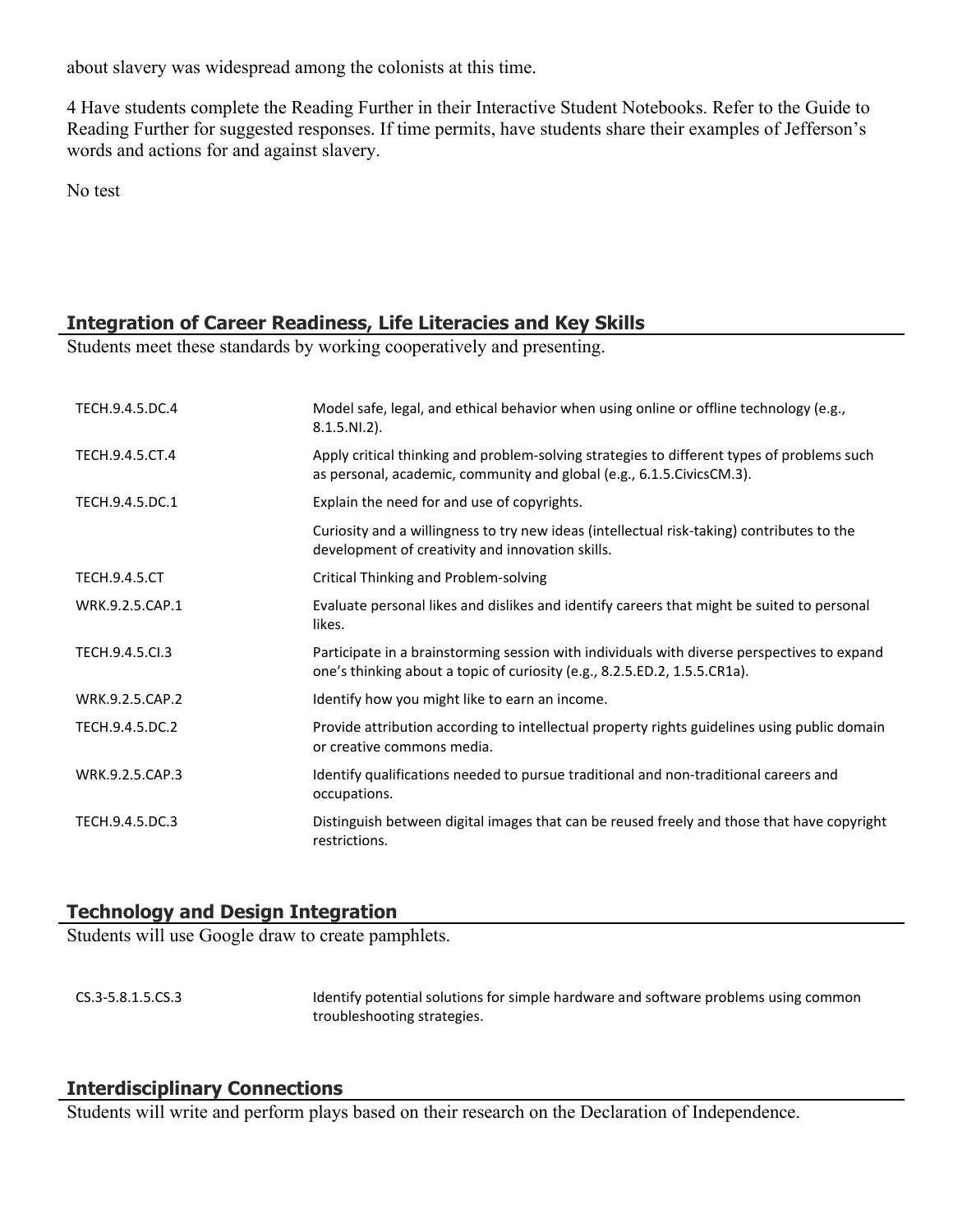| LA.SL.5.1       | Engage effectively in a range of collaborative discussions (one-on-one, in groups, and<br>teacher-led) with diverse partners on grade 5 topics and texts, building on others' ideas<br>and expressing their own clearly.       |
|-----------------|--------------------------------------------------------------------------------------------------------------------------------------------------------------------------------------------------------------------------------|
| LA.RI.5.9       | Integrate and reflect on (e.g., practical knowledge, historical/cultural context, and<br>background knowledge) information from several texts on the same topic in order to write<br>or speak about the subject knowledgeably. |
| LA.RF.5.3       | Know and apply grade-level phonics and word analysis skills in decoding and encoding<br>words.                                                                                                                                 |
| LA.RI.5.1       | Quote accurately from a text and make relevant connections when explaining what the<br>text says explicitly and when drawing inferences from the text.                                                                         |
| LA.RF.5.4       | Read with sufficient accuracy and fluency to support comprehension.                                                                                                                                                            |
| LA.RI.5.3       | Explain the relationships or interactions between two or more individuals, events, ideas,<br>or concepts in a historical, scientific, or technical text based on specific information in the<br>text.                          |
| LA.L.5.1        | Demonstrate command of the conventions of standard English grammar and usage when<br>writing or speaking.                                                                                                                      |
| LA.W.5.1        | Write opinion pieces on topics or texts, supporting a point of view with reasons and<br>information.                                                                                                                           |
| LA.W.5.7        | Conduct short research projects that use several sources to build knowledge through<br>investigation of different perspectives of a topic.                                                                                     |
| LA.RI.5.4       | Determine the meaning of general academic and domain-specific words and phrases in a<br>text relevant to a grade 5 topic or subject area.                                                                                      |
| VPA.1.3.2.C.CS1 | Plays may use narrative structures to communicate themes.                                                                                                                                                                      |
| VPA.1.3.2.C.1   | Portray characters when given specifics about circumstances, plot, and thematic intent,<br>demonstrating logical story sequence and informed character choices.                                                                |

# **Differentiation**

- $\bullet$
- o Understand that gifted students, just like all students, come to school to learn and be challenged.
- o Pre-assess your students. Find out their areas of strength as well as those areas you may need to address before students move on.
- o Consider grouping gifted students together for at least part of the school day.
- o Plan for differentiation. Consider pre-assessments, extension activities, and compacting the curriculum.
- o Use phrases like "You've shown you don't need more practice" or "You need more practice" instead of words like "qualify" or "eligible" when referring to extension work.
- o Encourage high-ability students to take on challenges. Because they're often used to getting good grades, gifted students may be risk averse.
- o **Definitions of Differentiation Components**:
	- Content the specific information that is to be taught in the lesson/unit/course of instruction.
	- Process how the student will acquire the content information.
	- Product how the student will demonstrate understanding of the content.
	- Learning Environment the environment where learning is taking place including physical location and/or student grouping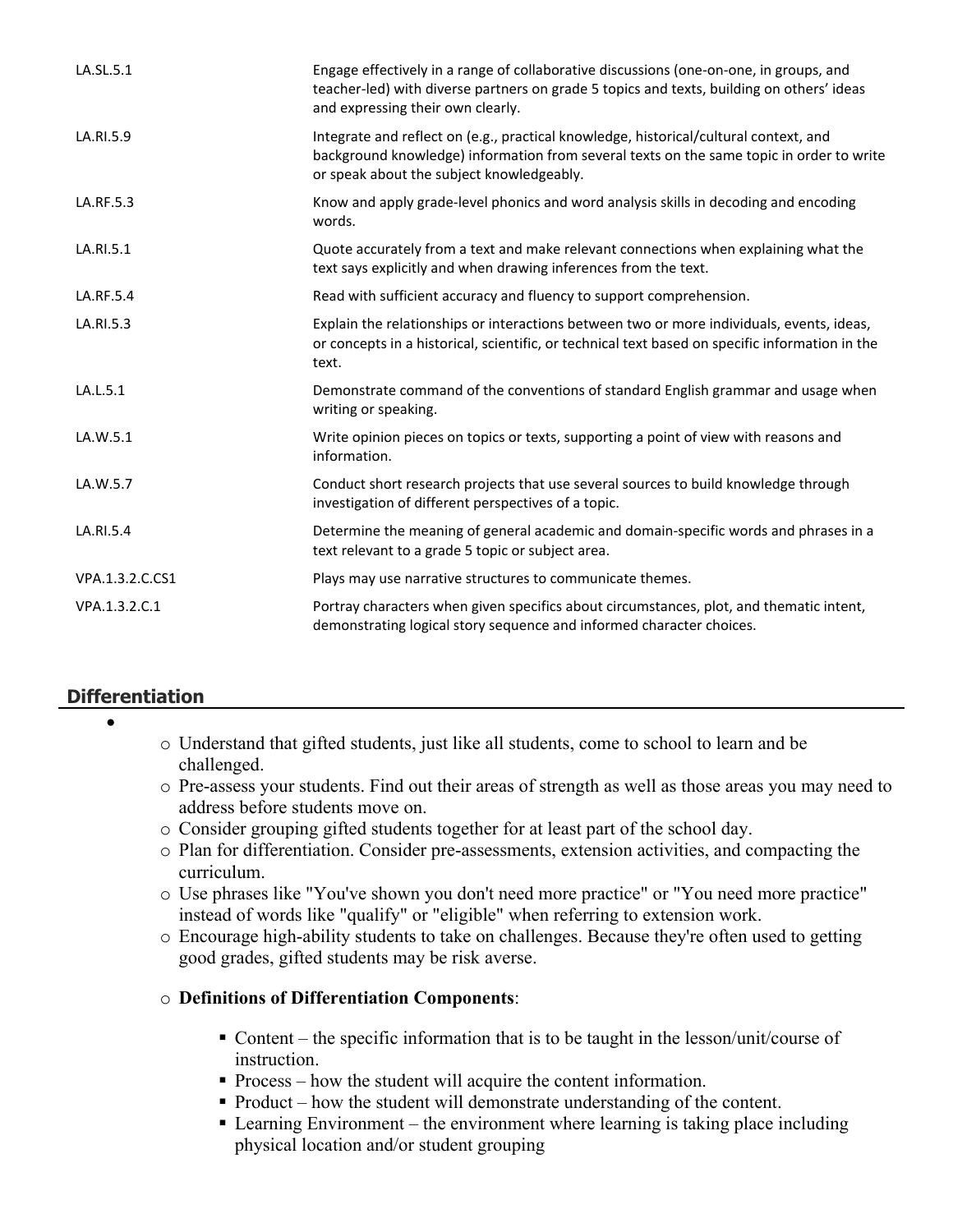## **Differentiation occurring in this unit:**

- Use of different resources to match the readiness levels of the students when working on the activities in the daily lessons.
- Respond to students' needs for reteaching, reinforcing, and extending learning.
- Use of a variety of instructional strategies to engage students in learning.
- Question prompts to promote student engagement
- Use discussion to promote collaboration among students
- Adjust instruction based on formative tasks/assessments

Tiered worksheet for students needing assistance.

Enrichment opportunities to explore concepts further, such as finding additional examples of concepts covered in the unit, adding illustrations, etc.

Mixed ability grouping to assist students needing support.

# **Modifications & Accommodations**

Refer to QSAC EXCEL SMALL SPED ACCOMMOCATIONS spreadsheet in this discipline.

# **Modifications and Accommodations used in this unit:**

IEP and 504 accommodations will be utilized.

# **Benchmark Assessments**

**Benchmark Assessments** are given periodically (e.g., at the end of every quarter or as frequently as once per month) throughout a school year to establish baseline achievement data and measure progress toward a standard or set of academic standards and goals.

### **Schoolwide Benchmark assessments:**

Aimsweb benchmarks 3X a year

Linkit Benchmarks 3X a year

### **Additional Benchmarks used in this unit:**

Chapter tests

Teacher made assessments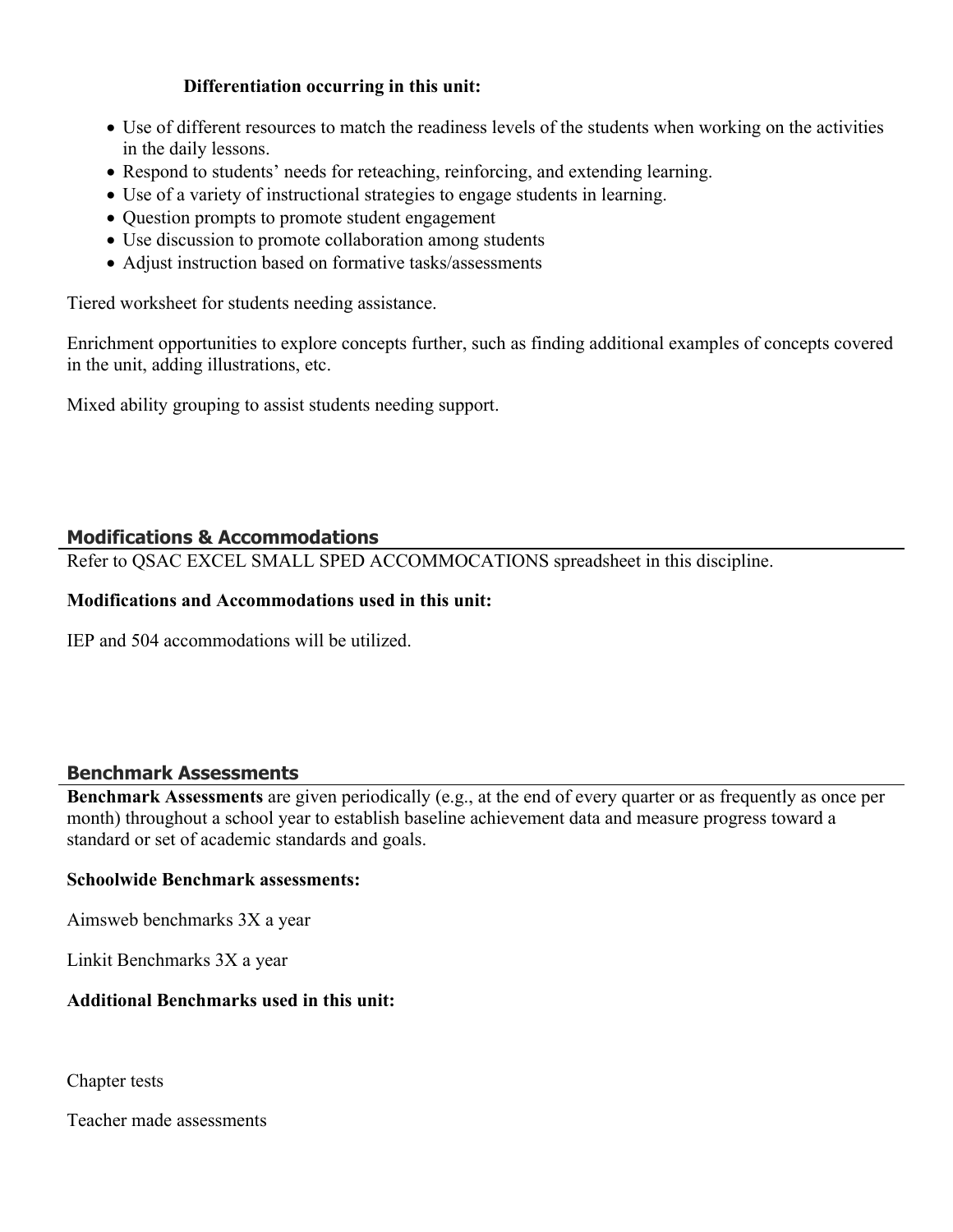# **Formative Assessments**

Assessment allows both instructor and student to monitor progress towards achieving learning objectives, and can be approached in a variety of ways. **Formative assessment** refers to tools that identify misconceptions, struggles, and learning gaps along the way and assess how to close those gaps. It includes effective tools for helping to shape learning, and can even bolster students' abilities to take ownership of their learning when they understand that the goal is to improve learning, not apply final marks (Trumbull and Lash, 2013). It can include students assessing themselves, peers, or even the instructor, through writing, quizzes, conversation, and more. In short, formative assessment occurs throughout a class or course, and seeks to improve student achievement of learning objectives through approaches that can support specific student needs (Theal and Franklin, 2010, p. 151).

### **Formative Assessments used in this unit:**

discussion

worksheets

presentations

# **Summative Assessments**

**Summative assessments** evaluate student learning, knowledge, proficiency, or success at the conclusion of an instructional period, like a unit, course, or program. Summative assessments are almost always formally graded and often heavily weighted (though they do not need to be). Summative assessment can be used to great effect in conjunction and alignment with formative assessment, and instructors can consider a variety of ways to combine these approaches.

### **Summative assessments for this unit:**

Tests

Writing and performance of Plays